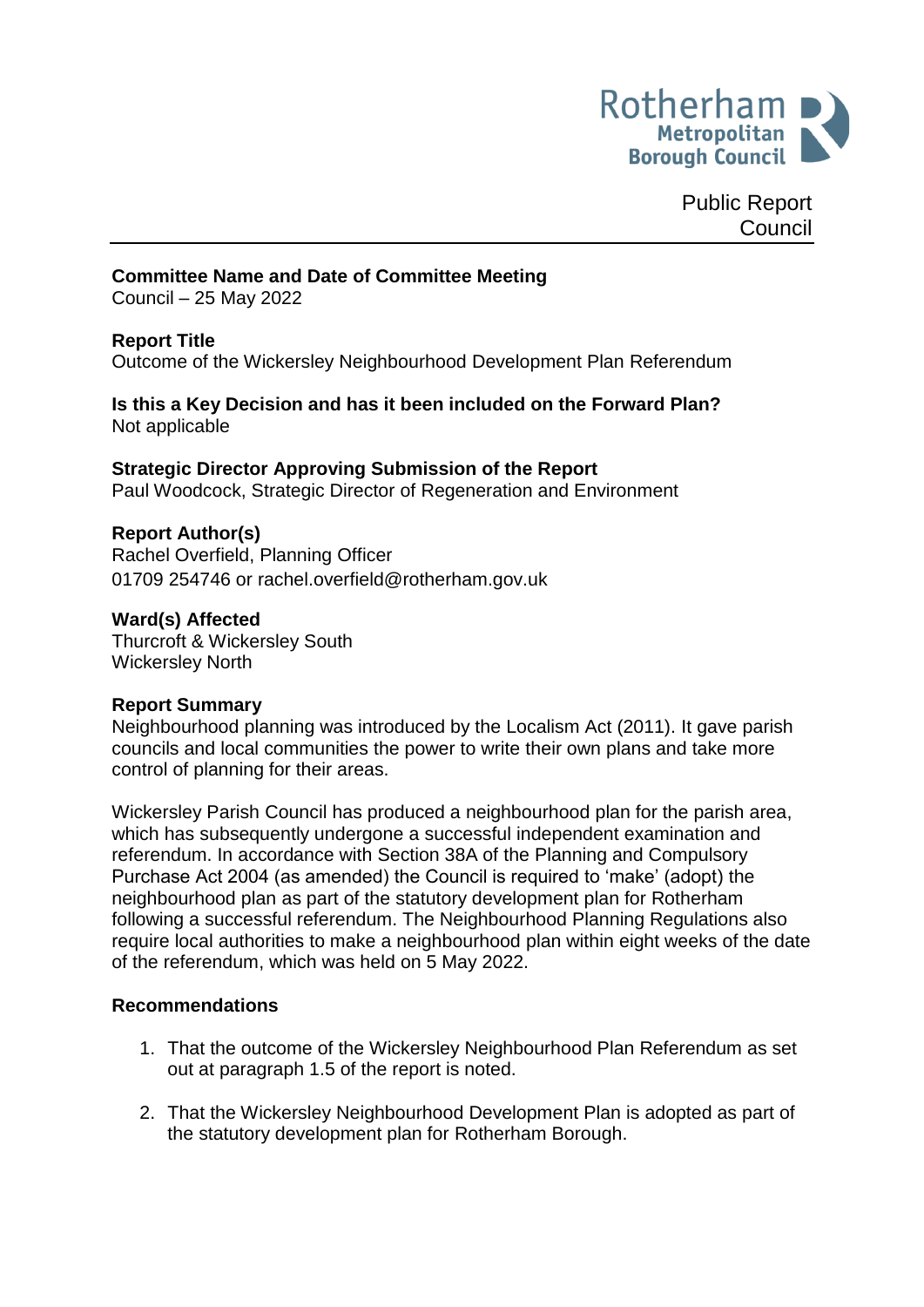# **List of Appendices Included**

Appendix 1 Equality Part A – Screening

Appendix 2 Equality Part B – Analysis

Appendix 3 Carbon Impact Assessment

## **Background Papers**

Wickersley Neighbourhood Plan referendum version <https://www.rotherham.gov.uk/downloads/file/2759/wickersley-ndp>

Wickersley Neighbourhood Plan Appendix <https://www.rotherham.gov.uk/downloads/file/2760/wickersley-ndp-appendix>

Wickersley Design Code <https://www.rotherham.gov.uk/downloads/file/2761/wickersley-ndp-design-code>

National Planning Policy Framework <https://www.gov.uk/guidance/national-planning-policy-framework>

Planning Practice Guidance: Neighbourhood planning <https://www.gov.uk/guidance/neighbourhood-planning--2>

The Neighbourhood Planning (General) Regulations 2012 <https://www.legislation.gov.uk/uksi/2012/637/contents/made>

The Neighbourhood Planning (Referendums) Regulations 2012 <https://www.legislation.gov.uk/uksi/2012/2031/contents/made>

Independent examiner's report on the Wickersley Neighbourhood Plan [https://www.rotherham.gov.uk/downloads/file/2732/report-of-the-independent](https://www.rotherham.gov.uk/downloads/file/2732/report-of-the-independent-examination)[examination](https://www.rotherham.gov.uk/downloads/file/2732/report-of-the-independent-examination)

Decision statement confirming the neighbourhood plan meets the basic conditions and other legislative requirements

[https://www.rotherham.gov.uk/downloads/file/2744/decision-statement-22-february-](https://www.rotherham.gov.uk/downloads/file/2744/decision-statement-22-february-2022-)[2022-](https://www.rotherham.gov.uk/downloads/file/2744/decision-statement-22-february-2022-)

**Consideration by any other Council Committee, Scrutiny or Advisory Panel** N/A

**Council Approval Required** Yes

**Exempt from the Press and Public** No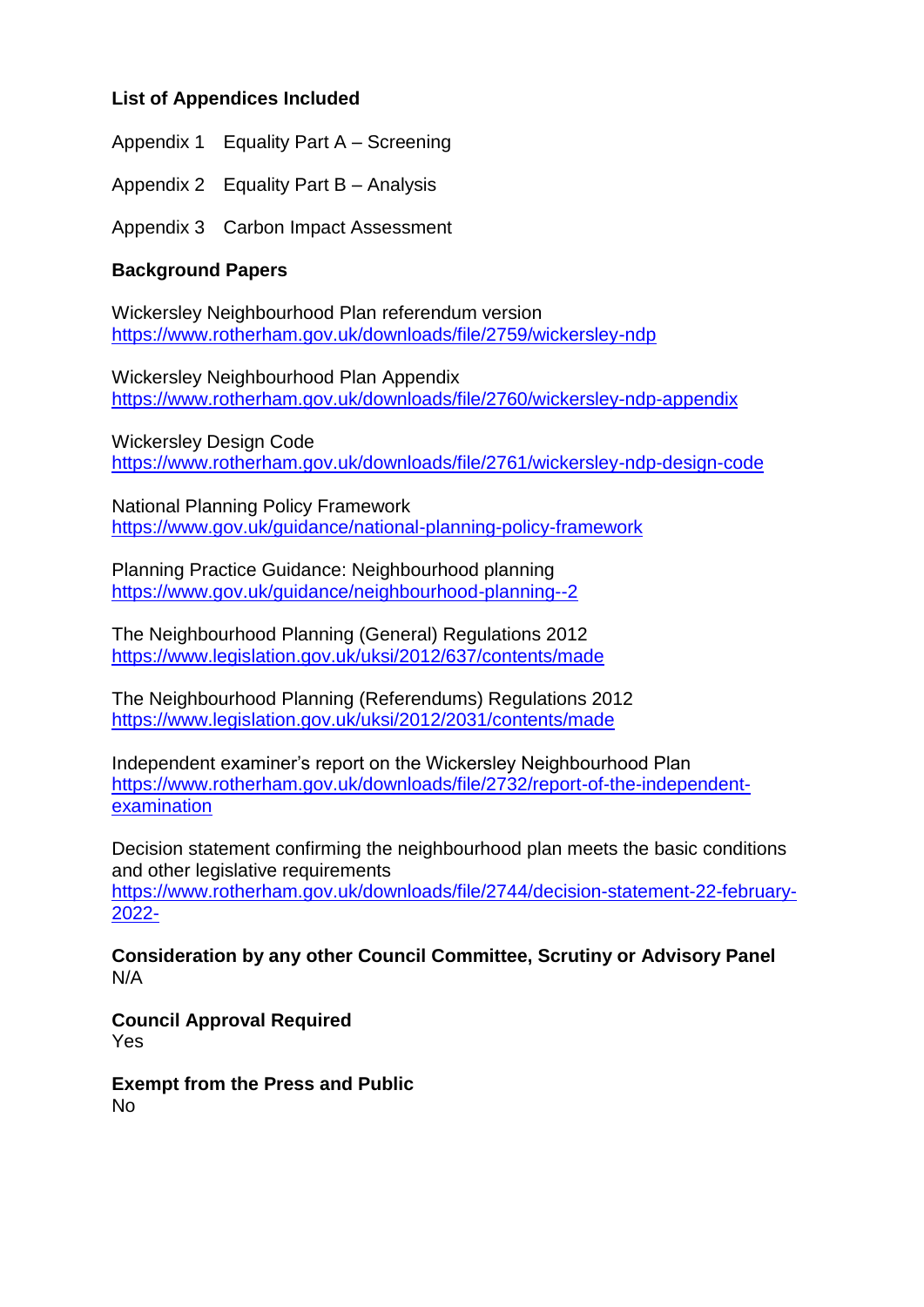# **Outcome of the Wickersley Neighbourhood Development Plan Referendum**

## **1. Background**

- 1.1 The Localism Act (2011) allows for local communities to prepare plans and strategies for development in their area called neighbourhood plans. Draft plans must go through several stages as set out in the Neighbourhood Planning (General) Regulations 2012 before they can be adopted (referred to in the legislation as being 'made'). The Council has a statutory duty to advise and assist during the preparation of a neighbourhood plan, as well as fulfil certain requirements to comply with the Regulations.
- 1.2 Wickersley Parish Council has produced a neighbourhood plan for the parish area. This is the second neighbourhood plan in the borough to have undergone a referendum.
- 1.3 There are a number of legally prescribed stages that need to be undertaken in preparing a neighbourhood plan:
	- Designation of the neighbourhood area (in this case the parish of Wickersley)
	- Publication of the draft plan
	- Submission of the plan to the Local Planning Authority
	- Examination by an independent examiner
	- Referendum
- 1.4 Where a neighbourhood plan is subject to a successful referendum (where more than half of those voting have voted in favour of the plan), and the Local Planning Authority is satisfied that retained EU and human rights obligations have been met, it is a requirement to 'make' the plan and adopt it as part of the statutory development plan. Once adopted, a neighbourhood plan forms part of the statutory development plan for Rotherham Borough and sits alongside the Core Strategy (2014), the Sites and Policies Document (2018), the Barnsley, Doncaster and Rotherham Joint Waste Plan (2012), and the Dinnington Neighbourhood Plan (2021). Any planning applications for development within Wickersley parish must be determined in accordance with relevant development plan documents and the Wickersley Neighbourhood Plan.
- 1.5 The question asked in the referendum was "Do you want Rotherham Metropolitan Borough Council to use the neighbourhood plan for Wickersley to help it decide planning applications in the neighbourhood area?". The referendum was held on 5 May 2022 and the electorate was 6,193. The number of ballot papers verified was 1,811 giving a 29.24% turnout. The votes cast for Wickersley Neighbourhood Plan were as follows:

| The number of votes cast in favour of a 'Yes' | 1,455 |
|-----------------------------------------------|-------|
| The number of votes cast in favour of a 'No'  | 334   |
| Rejected ballot papers                        | つつ    |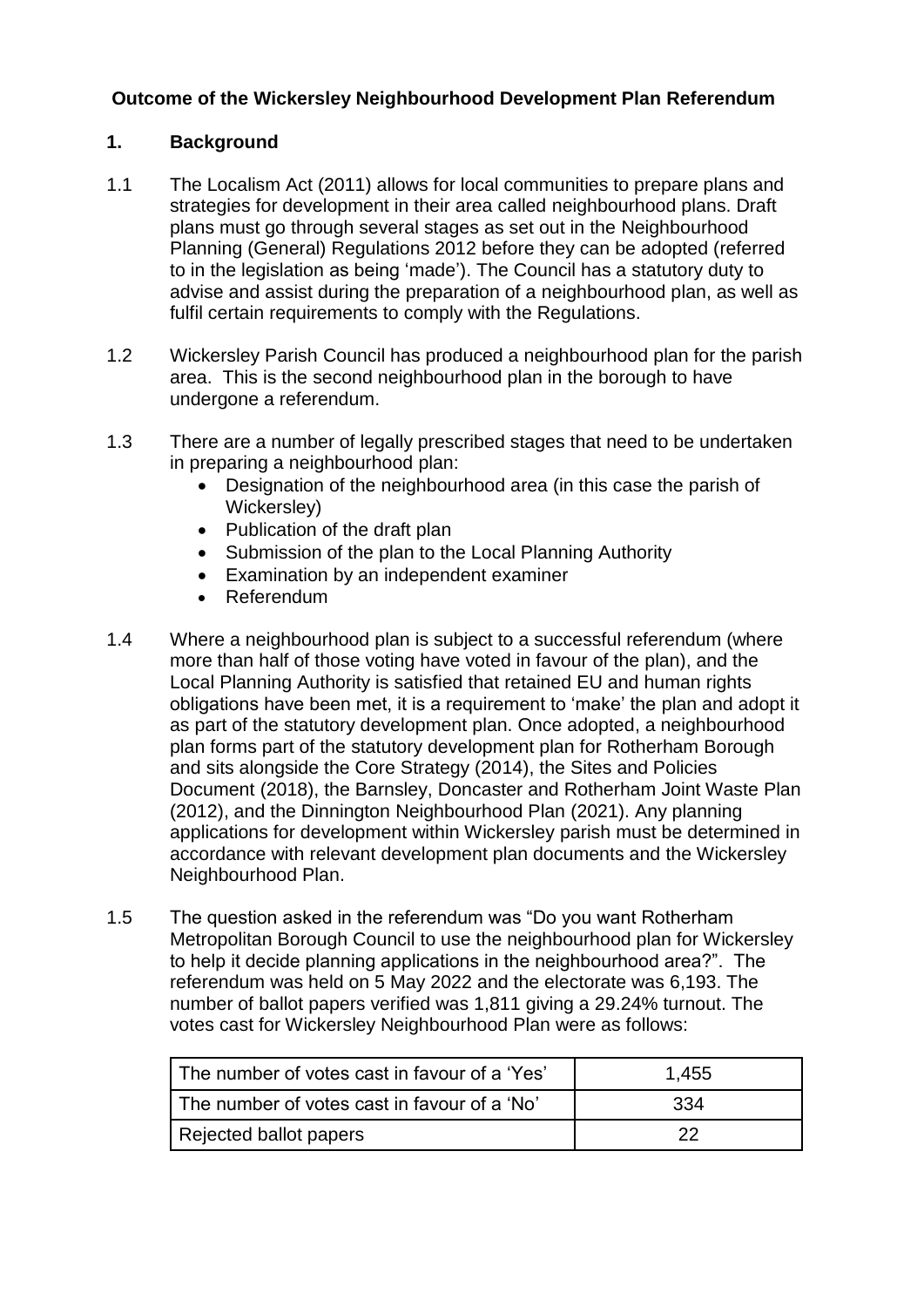Having achieved just over an 80% majority in favour, the neighbourhood plan was successful at referendum.

# **2. Key Issues**

- 2.1 In accordance with Section 38A of the Planning and Compulsory Purchase Act 2004 (as amended) the Council is required to 'make' (adopt) neighbourhood plans following a successful referendum, providing that the Local Planning Authority is satisfied that retained EU and human rights obligations (the basic conditions) have been met.
- 2.2 The Wickersley Neighbourhood Plan was successful at referendum and in the opinion of the Local Planning Authority it has met the basic conditions, so in accordance with the Act the neighbourhood plan should now be adopted as part of the statutory development plan for Rotherham Borough. Regulation 18A of The Neighbourhood Planning (General) Regulations 2012 requires that the Council adopts the neighbourhood plan within eight weeks of the date of the referendum. In this case, adoption is required by 30 June 2022.

## **3. Options considered and recommended proposal**

- 3.1 The recommendation as set out above is that the Council adopts the Wickersley Neighbourhood Plan.
- 3.2 Having passed independent examination and referendum, and there being no conflict with retained EU and human rights obligations, it is recommended that the Council adopts the Wickersley Neighbourhood Plan as part of the statutory development plan for Rotherham Borough.
- 3.3 Having passed independent examination and referendum there is no good reason not to adopt the neighbourhood plan, and if the Council did so it would be in breach of its statutory duty under the Town and County Planning Act 1990.

# **4. Consultation on proposal**

- 4.1 All neighbourhood plans are subject to consultation at various stages of their preparation. The draft plan is subject to formal consultation for a minimum of six weeks before being submitted to the Council. The Local Planning Authority is then required to carry out its own statutory consultation on the plan before it can progress to examination stage. The neighbourhood plan is examined by an independent examiner and must be accompanied by a consultation statement demonstrating that the legal requirements of consultation have been met.
- 4.2 This process has been followed in preparing the Wickersley Neighbourhood Plan, providing ample opportunity for input and influence from any interested party, including residents, businesses and statutory consultees. Ultimately, the neighbourhood plan is voted for by the local community at a referendum. In this case, a majority of those voting supported the use of the Wickersley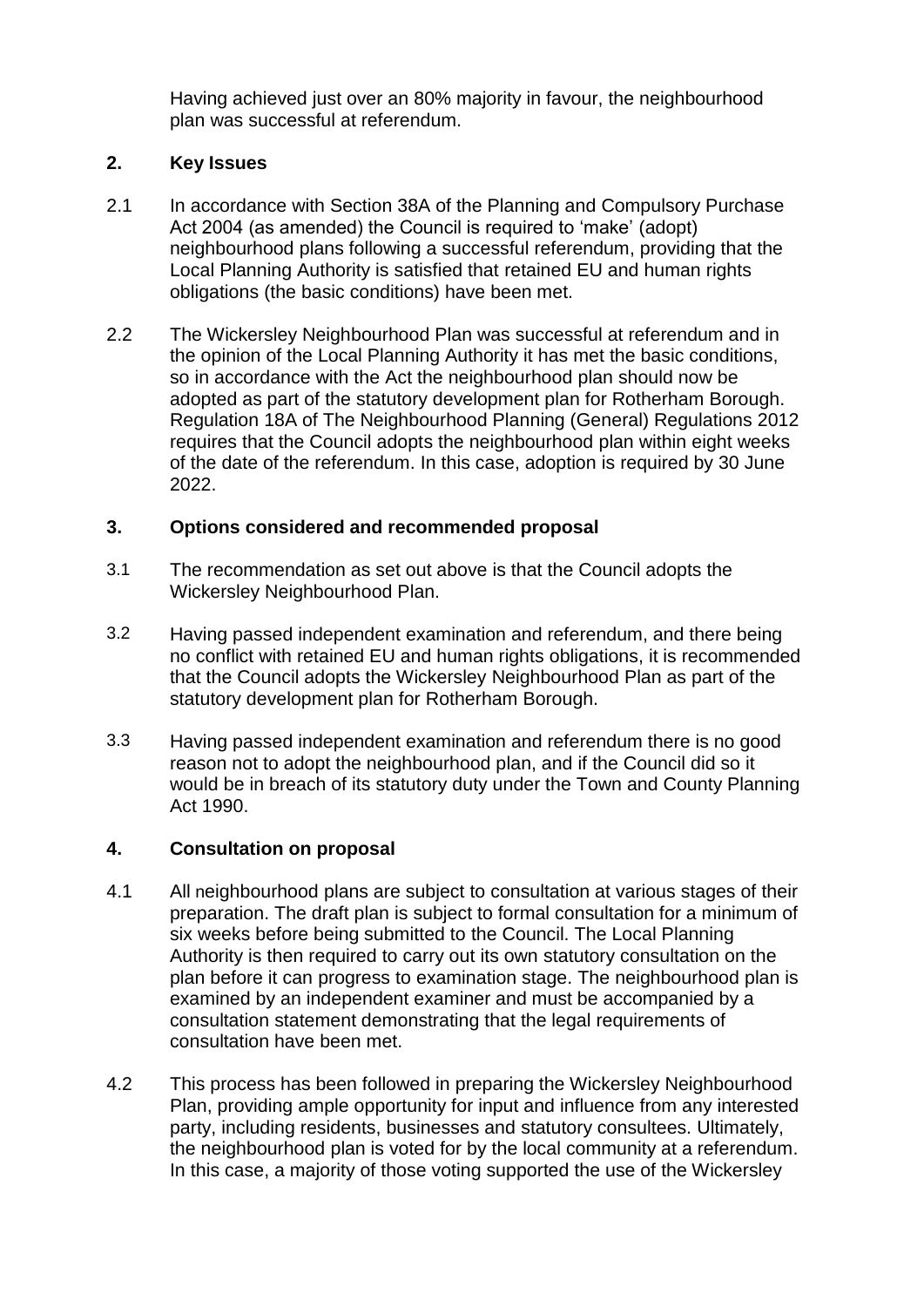Neighbourhood Plan when making decisions on planning applications in Wickersley parish.

# **5. Timetable and Accountability for Implementing this Decision**

- 5.1 The Neighbourhood Planning Regulations require local authorities to 'make' (adopt) a neighbourhood plan within eight weeks of the date of the referendum, which was held on 5 May 2022. In this case, adoption of the Wickersley Neighbourhood Plan is required by 30 June 2022.
- 5.2 Under the Council's Constitution, the development plan for Rotherham Borough is part of the policy framework. As such, the adoption of a neighbourhood plan as part of the statutory development plan must be considered by a meeting of the Council.
- 5.3 Prior to publication, the front cover of the Wickersley Neighbourhood Plan will be amended to reflect its adopted status.

## **6. Financial and Procurement Advice and Implications**

- 6.1 The Council funds the activity from £25,000 Neighbourhood Planning Grant from Central Government. Of this, £5,000 relates to the original neighbourhood area designation and £20,000 to the referendum stage. The grant covers the costs of public consultation, independent examination, referendum, advertising and printing. The expected payment date of the £20,000 grant for the referendum stage is June 2022. It is anticipated that the grant will be utilised in full.
- 6.2 Procurement is satisfied with the approach set out. Any chargeable goods or services required by the Council should be sought in accordance with Section 58 – Normal Procedure of the Financial and Procurement Procedure Rules.

## **7. Legal Advice and Implications**

- 7.1 As stated above, there are narrow circumstances where the Council is not required to make the neighbourhood plan. These are where it considers that the making of the neighbourhood plan would breach, or otherwise be incompatible with, any retained EU or human rights obligations.
- 7.2 Where the Council considers that the making of the neighbourhood plan would not breach, or otherwise be incompatible with, any retained EU or human rights obligations, a decision not to make the plan is likely to be subject to legal challenge by way of judicial review which could result in the Council's decision being quashed by the High Court. This would expose the Council to the risk of paying the claimant's legal costs in addition to the Council's own legal costs incurred in defending such a claim.

## **8. Human Resources Advice and Implications**

8.1 There are no human resources implications arising from this report.